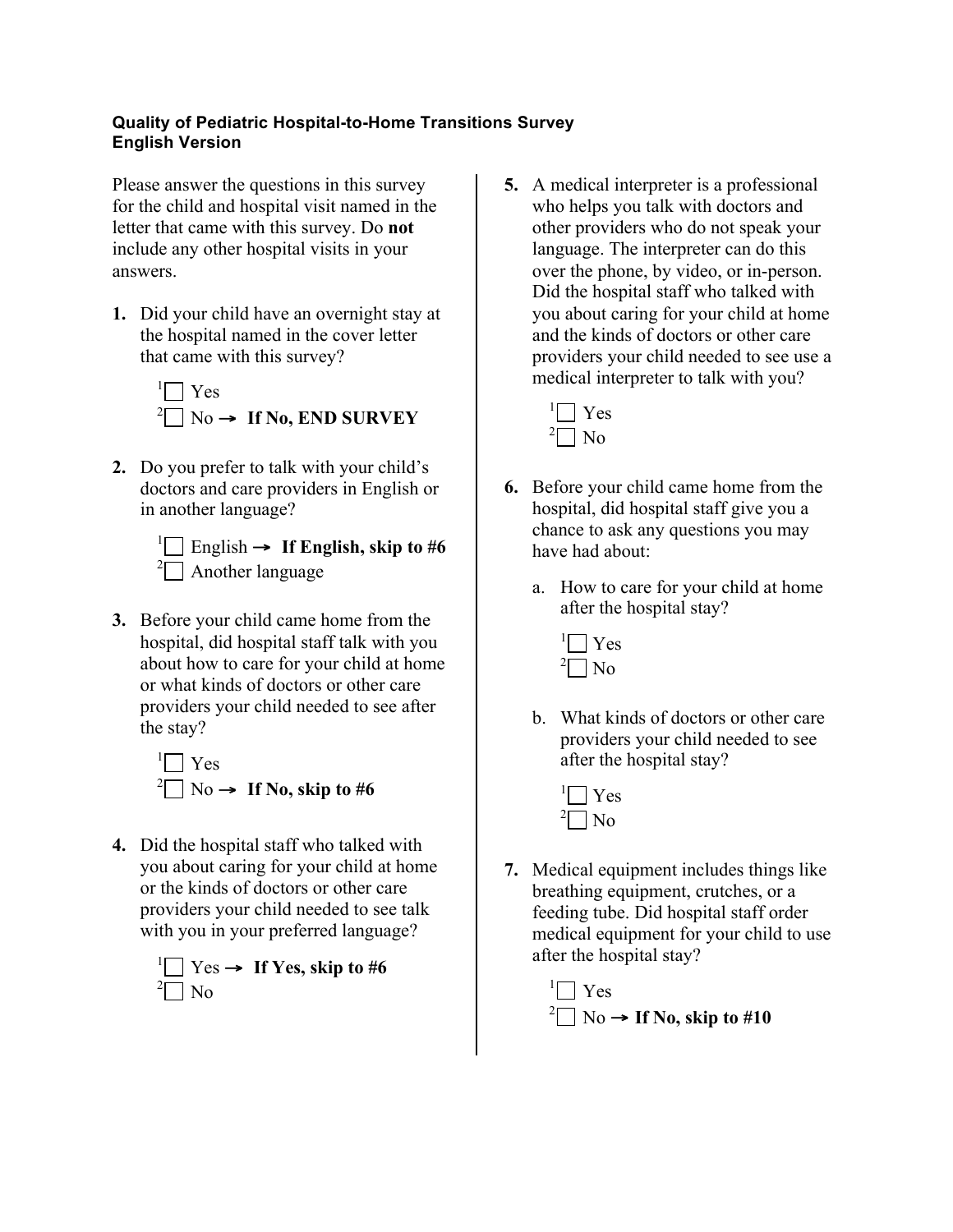**8.** Was the equipment hospital staff ordered new equipment that your child had not used before?



- **9.** Before your child came home from the hospital, did you have a clear understanding of:
	- a. How to use the medical equipment at home?



b. Who to call if you had questions about the equipment or how to use it?



**10.** Before your child came home from the hospital, did someone from the hospital offer help to make appointments with the doctors or other care providers your child needed to see?



**11.** After your child came home from the hospital, did someone from the hospital contact you to offer help to make appointments with the doctors or other care providers your child needed to see?

 $\sqrt[1]{\bigcap}$  Yes

- $^{2}$  No  $\rightarrow$  **If No, skip to #13**  $\sqrt[3]{\phantom{a}}$  My child's appointments were made before he or she left the hospital  $\rightarrow$  **skip to #13**
- **12.** When did someone from the hospital contact you to offer help to make these appointments?
	- <sup>1</sup> Within 3 days of your child leaving the hospital
	- <sup>2</sup> $\Box$  Between 4 and 7 days of your child leaving the hospital
	- $3\Box$  More than 7 days after your child left the hospital
- **13.** Written hospital discharge instructions describe the care your child needs after a hospital stay. Including how to care for your child at home and what kinds of doctors or other care providers your child needs to see after the stay. These instructions can be available on paper, on a web site, through an app, or sent by email.

Did you get written instructions when your child came home from the hospital after his or her most recent hospital stay?

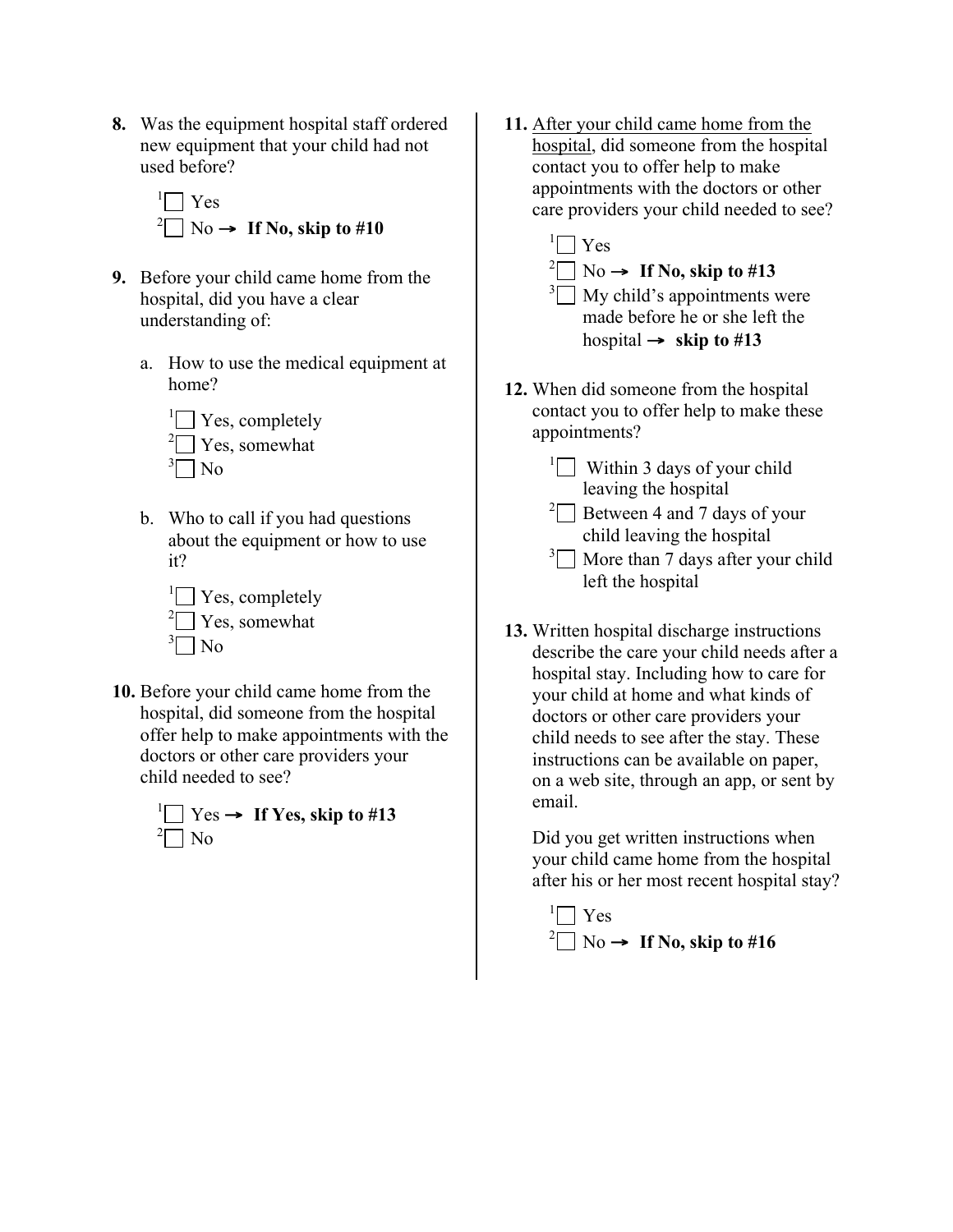- **14.** Did the written instructions you got include:
	- a. What kinds of doctors or other care providers your child needed to see after the hospital stay?
		- $\sqrt[1]{\bigcap}$  Yes, completely  $\sqrt[2]{ }$  Yes, somewhat  $\sqrt[3]{\bigcap}$  No
	- b. Who to call if your child had problems after the hospital stay?
		- $\Box$  Yes, completely <sup>2</sup> $\Box$  Yes, somewhat  $\sqrt[3]{\bigcap}$  No
- **15.** Were the written instructions you got:
	- a. Written in a way that was easy to understand?



- b. Useful in knowing how to care for your child once he or she got home?
	- $\Box$  Yes, completely <sup>2</sup> $\Box$  Yes, somewhat  $\sqrt[3]{\bigcap}$  No

The last set of questions is about you. This information will help us describe the parents who take part in this study:

**16.** What is your age?

| $\Box$ Under 18                      |
|--------------------------------------|
|                                      |
| $2 \Box$ 18 to 24                    |
| $3\sqrt{25}$ to 34                   |
| $^{4}$ 35 to 44                      |
| $\sqrt[5]{}$ 45 to 54                |
| $\degree$ 55 to 64                   |
| $\sqrt{165}$ to 74                   |
| $\sqrt[8]{\hspace{1cm}}$ 75 or older |
|                                      |

**17.** Are you male or female?

| Male                 |
|----------------------|
| $\sqrt[2]{ }$ Female |

**18.** Are you of Hispanic or Latino origin or descent?

> <sup>1</sup> $\Box$  Yes, Hispanic or Latino  $2\Box$  No, not Hispanic or Latino

**19.** What is your race? Please mark one or more.